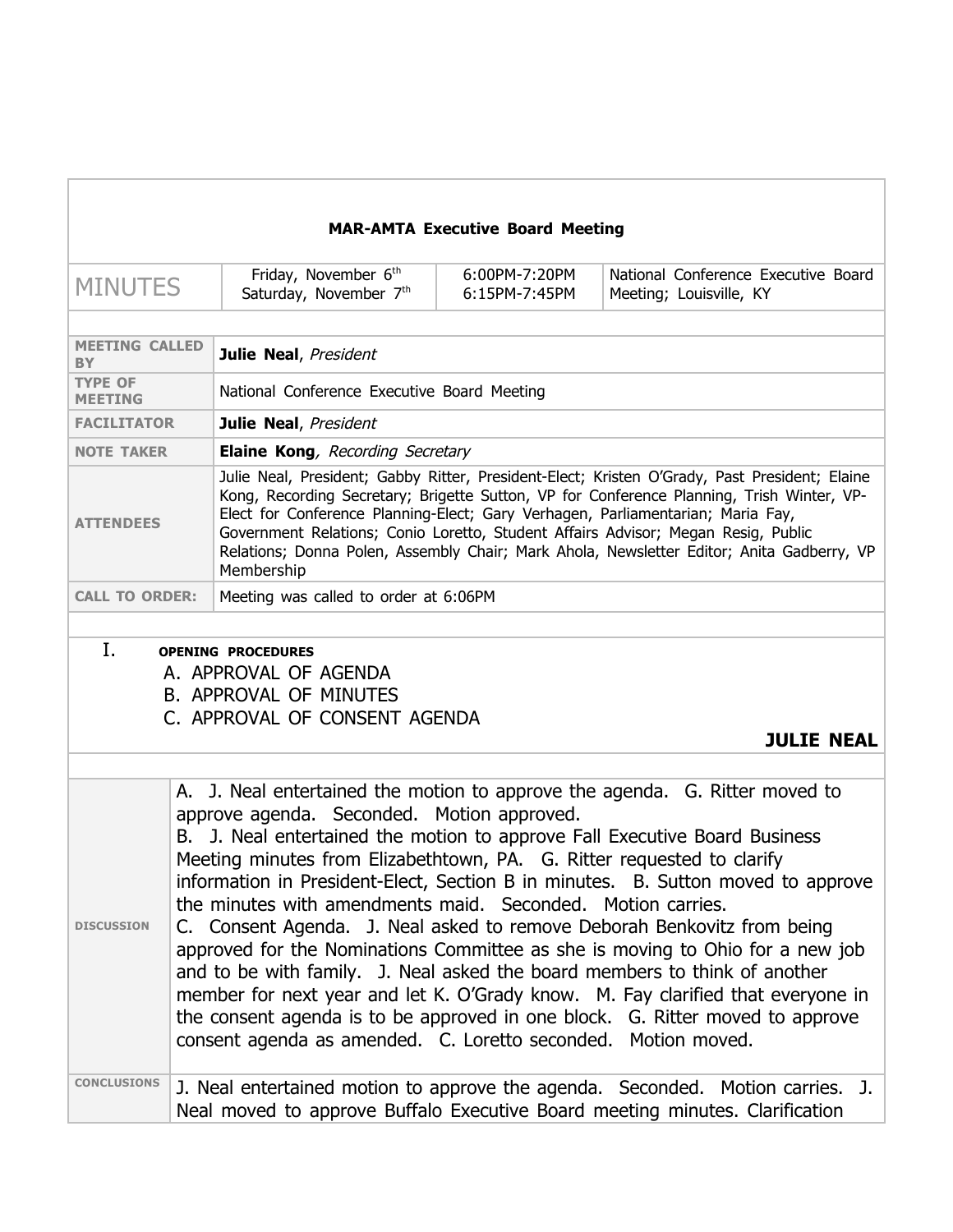requested. B. Sutton moved to approve minutes as amended. Seconded. Motion carries. Consent agenda was amended as D. Benkovitz is leaving the region and will be unable to serve on the Nominations committee. G. Ritter moved to approve consent agenda as amended. C. Loretto seconded. Motion carries. G. Verhagen was approved to be a member of the Nominations committee. A. B. Tenney and B. Hunter were approved for Maryland Task Force Student Members. A. Amir, C. Arezina, and T. S. Wanamaker were approved for New York Task Force Members

### II. **OFFICER REPORT'S** A. **PRESIDENT**

#### **JULIE NEAL**

- 
- **DISCUSSION** J. Neal provided highlights from the Regional Presidents meeting. 1. AMTA request regions to sponsor a part of the AMTA conference. K. O'Grady stated that MAR has sponsored a portion of the bags in previous
	- conferences. Discussion from the board members concluded that they will look more closely and be more intentional for future conferences.
	- 2. GLR donated \$5,000 towards the Archives Project, and they are challenging the other regions to donate towards the project. Board members discussed that they have donated in the past, and MAR region has their own archives. They continued to discuss how MAR is in a good financial state and could probably make donations. Board members raised concerns that we should donate in our best interest – to show support for certain projects that we believe in. J. Neal stated that there were many requests to donate as a region so we should be thoughtful as a region and discuss and consider what we can do as a region in the future.
	- 3. State Recognition Plan. Judy Simpson and Rebecca Preddie of AMTA Government Relations informed that there is one part-time person serving 43 state task forces. The individual does not have the resources to help all the states, and therefore, they would like to hire. Donation was asked to be marked for State Recognition Plan. Board members discussed how MAR region is supporting our state recognition. In addition, board members discussed how to promote the importance of membership as membership dollars go to AMTA, which will assist the funds needed for a part time individual for State Recognition Plan.
	- 4. Rebecca Preddie, AMTA Government Relations, wants us to inform members about scholarships. Board members discussed how the website is difficult to navigate to access that information.
	- 5. Inviting AMTA President to MAR Regional Conference. Amy Furman, AMTA President, was unable to attend last year's regional conference in Buffalo, NY due to illness. Plan to invite her to this year's conference in Ocean City, MD.
	- 6. Other Professional membership is up from last year. Master Level Entry subcommittee wants a slot in every regional conference, and is putting together a proposal. B. Sutton asked if it needs an unopposed spot or can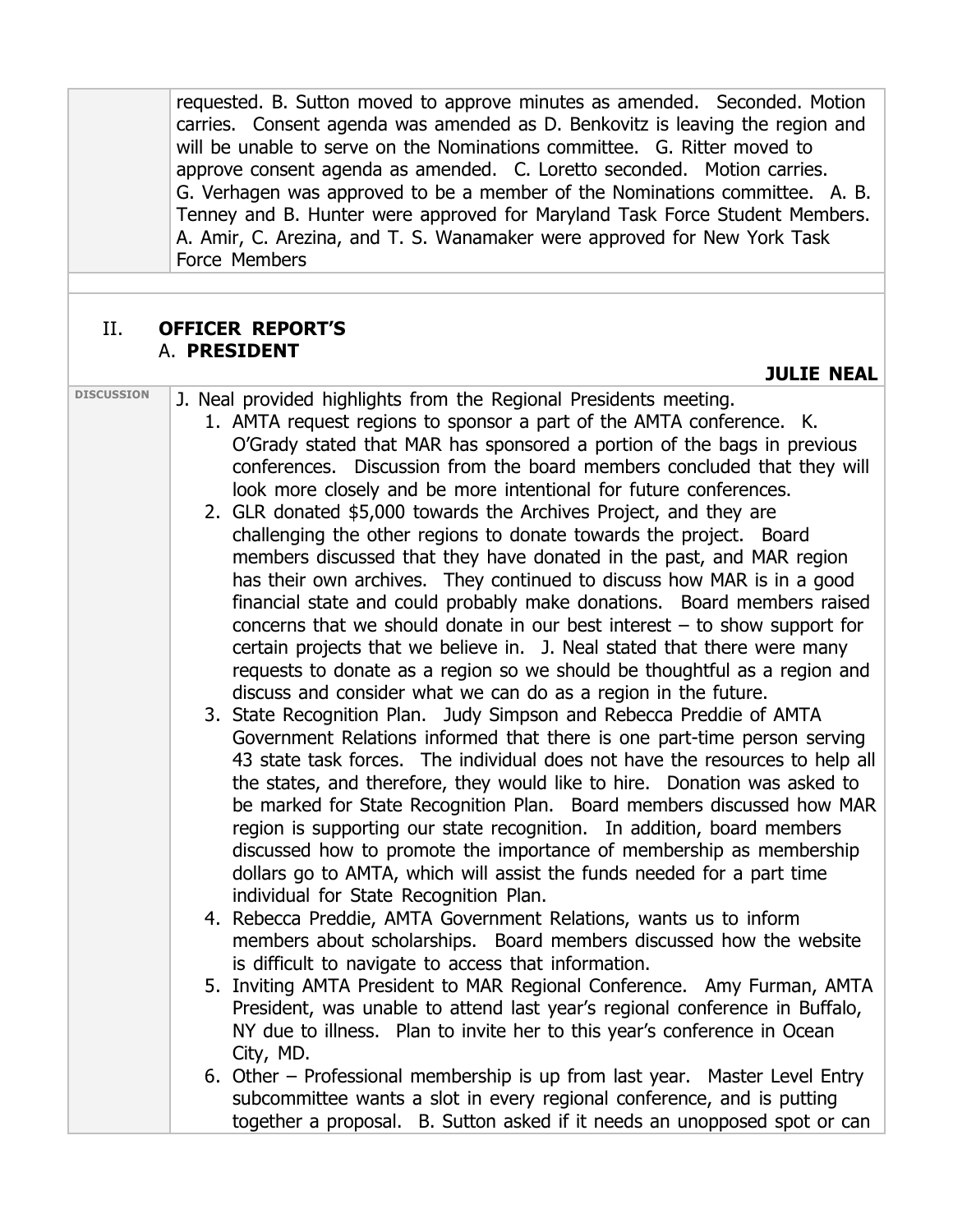be in a concurrent session slot. J. Neal informed that it is up to us.

**CONCLUSIONS**

| <b>ACTION ITEMS</b>                                                                                                                    | <b>PERSON RESPONSTBLE</b>         | <b>DEADLINE</b>                                        |
|----------------------------------------------------------------------------------------------------------------------------------------|-----------------------------------|--------------------------------------------------------|
| Discuss with B. Carroll about the possibility to<br>donate towards the Archivist Project and State<br>Recognition Plan for the future. | Executive Board<br><b>Members</b> |                                                        |
| Discuss and submit an item to promote membership<br>in Newsletter before regional conference.                                          | M. Ahola, A. Gadberry             | In time for<br>newsletter;<br>Before MAR<br>Conference |
| Inform members about available scholarships.                                                                                           | Executive Board<br><b>Members</b> |                                                        |
| Invite Amy Furman, AMTA President, to regional<br>conference in Ocean City, MD                                                         | J. Neal                           | <b>ASAP</b>                                            |
| Provide a timeslot at regional conference for Master<br>Level Entry subcommittee session.                                              | <b>B.</b> Sutton                  | Before MAR<br>Conference                               |
|                                                                                                                                        |                                   |                                                        |

### B. **PRESIDENT-ELECT**

**GABBY RITTER**

**DISCUSSION** Report in Board Book.

- a. G. Ritter reminded board members that the region has 3 state associations, Maryland, Virginia and New Jersey. Pennsylvania has a Facebook group, but does not have an association.
- b. G. Ritter and M. Fay drafted a policy outlining the roles/responsibilities of a State Task Force versus a State Association.
- c. Maryland is already formally affiliated with MAR. New Jersey declined for now as they are working on non-profit status. Virginia was interested and began the discussions about being affiliated, and will decide during the next meeting in the spring.
- d. G. Ritter and E. Kong drafted a policy for e-mail handoff. Recovery e-mail will be the Secretary position, but the use of their own phone number is OK. J. Neal asked when it will begin, and G. Ritter and E. Kong are still working on that.
- e. G. Ritter continues to work on a policy for communication between President-Elect position and the state associations. No timeline has been set.
- f. MAR CMTEs Board members discussed how Virginia was unable to contact the appropriate personnel to submit proposals for CMTE. State associations are requesting to have CMTEs. Board members discussed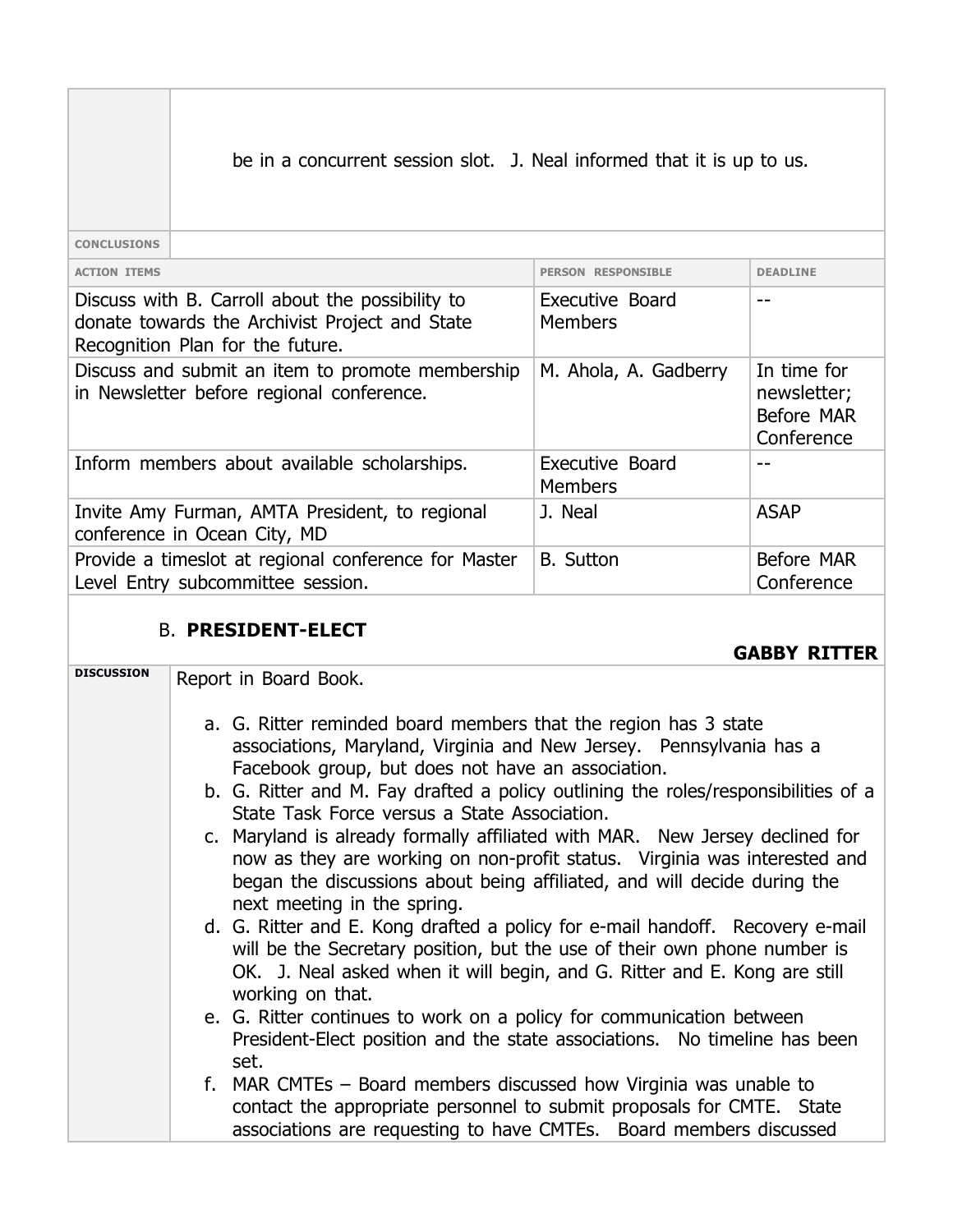|                                                                                         | why CMTEs are for members only. L. Keough, Regional Continuing<br>Education Coordinator, does not have the necessary paperwork, and also<br>not receiving paperwork in time to contact CBMT. G. Ritter invited L.<br>Keough to the next meeting, and D. Polen suggested that C. Arezina be<br>included in the discussion. J. Neal suggested that there should be<br>application question to indicate AMTA membership. M. Resig suggested<br>converting the forms to electronic. K. O'Grady suggested that a policy<br>needs to be put together to outlining the responsibilities; and to include L.<br>Keough during this process. Board members discussed ways to<br>differentiate membership and the need to outline clear benefits and<br>expectation of support for affiliated state associations. Constitution by-<br>laws will be submitted, and current by-laws will be updated.<br>g. G. Ritter moved into executive session at 7:06PM. K. O'Grady seconded.<br>Motion moved. Consensus to come out of executive session at 7:15PM. |                      |                          |
|-----------------------------------------------------------------------------------------|---------------------------------------------------------------------------------------------------------------------------------------------------------------------------------------------------------------------------------------------------------------------------------------------------------------------------------------------------------------------------------------------------------------------------------------------------------------------------------------------------------------------------------------------------------------------------------------------------------------------------------------------------------------------------------------------------------------------------------------------------------------------------------------------------------------------------------------------------------------------------------------------------------------------------------------------------------------------------------------------------------------------------------------------|----------------------|--------------------------|
| <b>CONCLUSIONS</b>                                                                      | Policies for 1) roles/responsibilities of a State Task Force versus a State<br>Association, 2) e-mail hand off, and 3) communication between President-Elect<br>position and state associations will continue to be solidified. New policy is<br>required to assist with proposals for CMTEs, and by-laws need to be updated to<br>outline clear benefits for affiliated state associations.                                                                                                                                                                                                                                                                                                                                                                                                                                                                                                                                                                                                                                                |                      |                          |
| <b>ACTION ITEMS</b>                                                                     |                                                                                                                                                                                                                                                                                                                                                                                                                                                                                                                                                                                                                                                                                                                                                                                                                                                                                                                                                                                                                                             | PERSON RESPONSIBLE   | <b>DEADLINE</b>          |
| Finish policy for roles/responsibilities of State Task<br>Force versus State Assoation. |                                                                                                                                                                                                                                                                                                                                                                                                                                                                                                                                                                                                                                                                                                                                                                                                                                                                                                                                                                                                                                             | G. Ritter; M. Fay    | --                       |
| Finish policy for President-Elect communication with<br>state associations.             |                                                                                                                                                                                                                                                                                                                                                                                                                                                                                                                                                                                                                                                                                                                                                                                                                                                                                                                                                                                                                                             | G. Ritter            | $-$                      |
| Finish policy for recovery of e-mail accounts.                                          |                                                                                                                                                                                                                                                                                                                                                                                                                                                                                                                                                                                                                                                                                                                                                                                                                                                                                                                                                                                                                                             | G. Ritter; E. Kong   | $-$                      |
| Obtain usernames and passwords of all board<br>members.                                 |                                                                                                                                                                                                                                                                                                                                                                                                                                                                                                                                                                                                                                                                                                                                                                                                                                                                                                                                                                                                                                             | E. Kong              | $-$                      |
| Outline and detail responsibilities in a policy for<br><b>CMTEs</b>                     |                                                                                                                                                                                                                                                                                                                                                                                                                                                                                                                                                                                                                                                                                                                                                                                                                                                                                                                                                                                                                                             | G. Ritter; L. Keough | Before MAR<br>Conference |
|                                                                                         | Submit and update constitution by-laws about state<br>association affiliation benefits.                                                                                                                                                                                                                                                                                                                                                                                                                                                                                                                                                                                                                                                                                                                                                                                                                                                                                                                                                     | G. Ritter?           | Before MAR<br>Conference |

## **C. PAST PRESIDENT**

### **KRISTEN O'GRADY**

| <b>DISCUSSION</b>                                           | K. O'Grady reminded board members if they wanted to rerun for office to let her<br>know. |                              |                          |
|-------------------------------------------------------------|------------------------------------------------------------------------------------------|------------------------------|--------------------------|
| <b>CONCLUSIONS</b>                                          | Inform K. O'Grady if you would like to rerun for office.                                 |                              |                          |
| <b>ACTION ITEMS</b>                                         |                                                                                          | <b>PERSON RESPONSIBLE</b>    | <b>DEADLINE</b>          |
| Inform K. O'Grady if you would like to rerun for<br>office. |                                                                                          | Appropriate board<br>members | Before MAR<br>Conference |

## D. **ARCHIVIST**

### **JULIE NEAL FOR PHIL MAUSKAPF**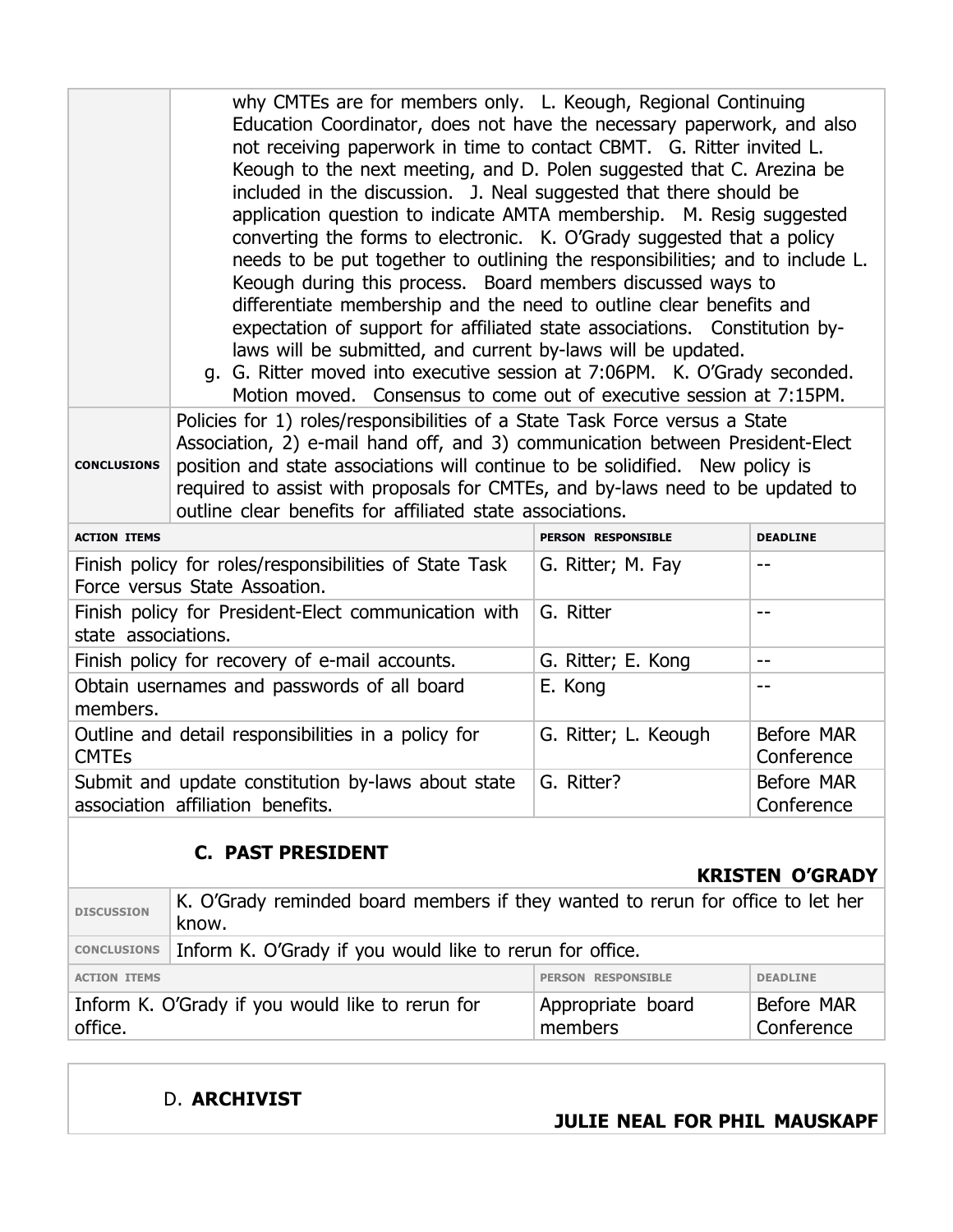| <b>DISCUSSION</b>   | None. |                           |                 |
|---------------------|-------|---------------------------|-----------------|
| CONCLUSIONS   None. |       |                           |                 |
| <b>ACTION ITEMS</b> |       | <b>PERSON RESPONSIBLE</b> | <b>DEADLINE</b> |
| --                  |       | $- -$                     | $- -$           |

|                                                                                                 | Е.                                                                                                                                             | <b>HISTORIAN</b>                                                                                                                                                                                                                                                                                                                                                                                                                                                                                                                                                                                                                                                                                                                                                                                                                                                                                                                                                                                                                                                                     |                                    |  |
|-------------------------------------------------------------------------------------------------|------------------------------------------------------------------------------------------------------------------------------------------------|--------------------------------------------------------------------------------------------------------------------------------------------------------------------------------------------------------------------------------------------------------------------------------------------------------------------------------------------------------------------------------------------------------------------------------------------------------------------------------------------------------------------------------------------------------------------------------------------------------------------------------------------------------------------------------------------------------------------------------------------------------------------------------------------------------------------------------------------------------------------------------------------------------------------------------------------------------------------------------------------------------------------------------------------------------------------------------------|------------------------------------|--|
|                                                                                                 |                                                                                                                                                |                                                                                                                                                                                                                                                                                                                                                                                                                                                                                                                                                                                                                                                                                                                                                                                                                                                                                                                                                                                                                                                                                      | <b>JULIE NEAL FOR LILLIAN EYRE</b> |  |
| <b>DISCUSSION</b>                                                                               |                                                                                                                                                | a. J. Neal informed board members that L. Eyre resigned via e-mail due to<br>new responsibilities at Immaculata University.<br>b. Due to Historian position open, board members discussed history of how<br>Archivist and Historian used to be one position, and then it was split into<br>two due to digitizing materials and working with students. Board members<br>discussed the possibility of having a committee structure for<br>Archivist/Historian positions to share responsibility and it will not seem so<br>overwhelming. J. Neal stated that the State Task Forces have some<br>materials. Board members discussed that at the previous meeting M. Resig<br>and P. Mauskapf were supposed to set up a meeting to discuss materials<br>being put on the new website. J. Neal will talk to P. Mauskapf about his<br>needs/guidance in the position, and ask for his thoughts about having a<br>committee structure.<br>c. M. Ahola informed board members that he has a VHS of the Rochester<br>conference from the 1990s, and the Duquesne archivist will put in files. |                                    |  |
| <b>CONCLUSIONS</b>                                                                              |                                                                                                                                                | L. Eyre resigned. Board members discussed restructuring Archivist/Historian<br>position. Duquesne archivist will add VHS Rochester conference to files.                                                                                                                                                                                                                                                                                                                                                                                                                                                                                                                                                                                                                                                                                                                                                                                                                                                                                                                              |                                    |  |
| <b>ACTION ITEMS</b>                                                                             | <b>PERSON RESPONSIBLE</b><br><b>DEADLINE</b>                                                                                                   |                                                                                                                                                                                                                                                                                                                                                                                                                                                                                                                                                                                                                                                                                                                                                                                                                                                                                                                                                                                                                                                                                      |                                    |  |
|                                                                                                 | Discuss with Archivist about his needs/guidance in<br>the position, and ask for his thoughts about having a<br>J. Neal<br>committee structure. |                                                                                                                                                                                                                                                                                                                                                                                                                                                                                                                                                                                                                                                                                                                                                                                                                                                                                                                                                                                                                                                                                      |                                    |  |
| Provide VHS of Rochester conference to Duquesne<br>M. Ahola<br>--<br>archivist to add to files. |                                                                                                                                                |                                                                                                                                                                                                                                                                                                                                                                                                                                                                                                                                                                                                                                                                                                                                                                                                                                                                                                                                                                                                                                                                                      |                                    |  |

### F. **VP MEMBERSHIP**

 **A NITA GADBERRY**

- **DISCUSSION DISCUSSION a. Membership has grown in professional and graduate,** but decreased in undergraduate. It is up 12 from last year's total. A. Gadberry is contacting MAR schools and directors to assist in increasing membership.
	- b. Membership Conference Support Awards There are two awards that were switched to two professional awards. A. Gadberry facilitated discussion about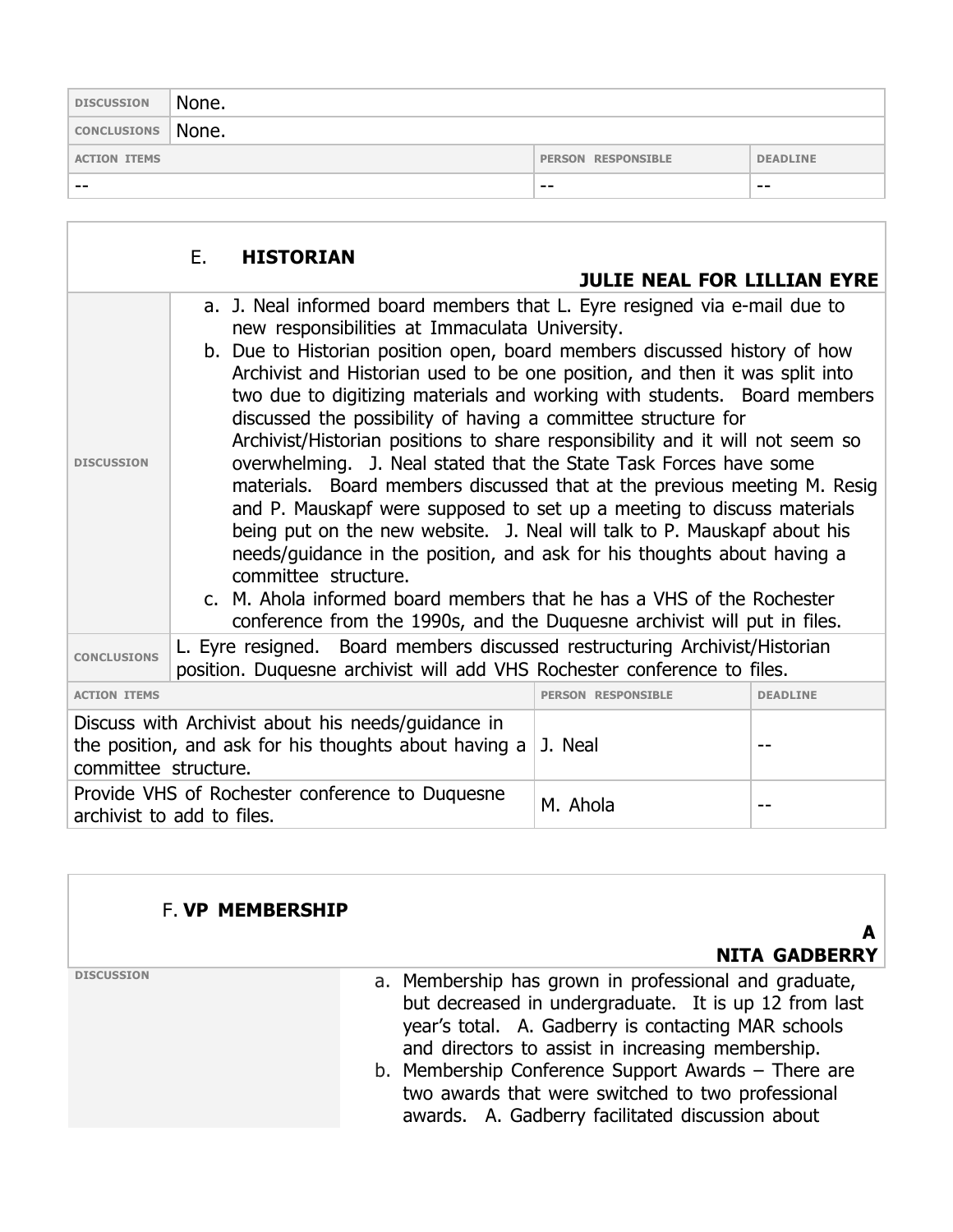announcing it as a need-based award similar to how AMTA currently announces it. Board members discussed the difference between financial need versus scholarship, which is a competition. Conclusion was made that need-based awards will be modeled after AMTA Conference Scholarships. Board members discussed parts that would be included in the application, such as providing a narrative about how attending conference would beneficial and an opt out of being recognized for obtaining the scholarship. M. Ahola added that the member could share their experience after attending the conference in the newsletter, if they wanted. A. Gadberry motioned that Membership Conference Support Awards would be a need-based scholarship and a narrative to differentiate between winners, if needed, and option to recognize the winners later. C. Loretto seconded. Motion approved. A. Gadberry will put together a draft of the policy, and A. Gadberry, M. Resig and M. Ahola will draft description of process if the scholarship recipient wants to be recognized in the newsletter/website.

Membership increased 12 total from last year. A. Gadberry is contacting MAR schools and directors to assist in increasing undergraduate membership. Motion approved that Membership Conference Support Awards be need-based scholarship.

**CONCLUSIONS**

Draft policy for the need-Draft description of process if the scholarship recipient wants to be recognized in the Ahola newsletter/website.

G.**VP OF CONFERENCE PLANNING BRIGETTE SUTTON; TRISH WINTER DISCUSSION** Report in Board Book a.i.i.a. Conference Logo – It was presented for approval at the Fall Business meeting. Due to evolution of professional branding, including logo, M. Resig enlisted her husband to make the logo more professional, but keep in mind the logo committee's list of wants for the logo. Board members were informed that logos will be put on the front cover of the program book, website and badges; they can be manipulated to different sizes, if needed. B. Sutton already made motion to accept logo as presented by Conference Committee. Motion approved. a.i.i.b. Ocean City Conference Update – 94 concurrent proposals were submitted as of November 6. Committee continues to plan and schedule event to honor Evelyn Selesky, website unveiling, and Friday night event.

A. Gadberry, M. Resig, M.

# **ACTION ITEMS PERSON RESPONSIBLE DEADLINE** brait policy for the need<br>based scholarship. A. Gadberry **Before MAR** Conference

Before MAR Conference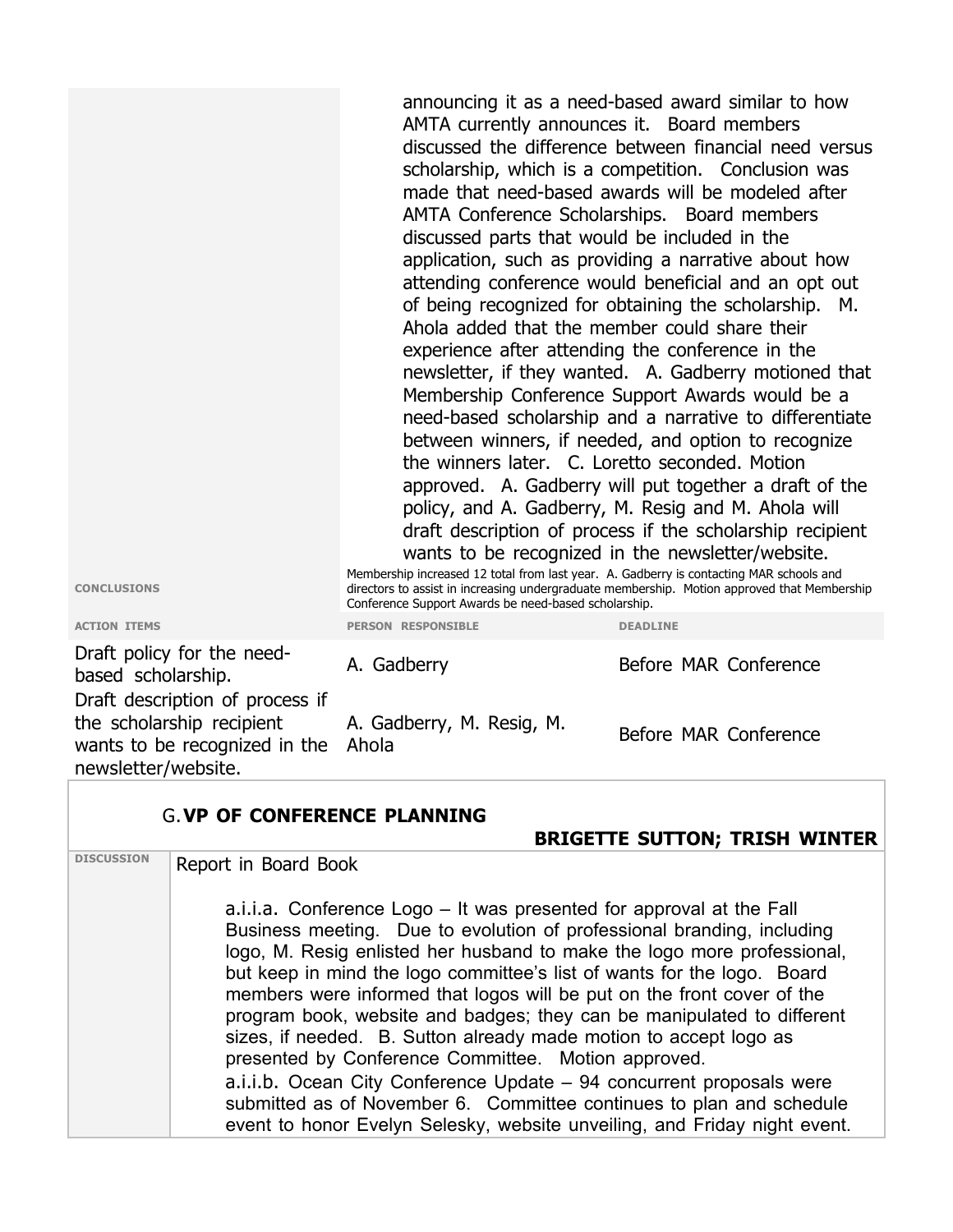|                     | a.i.i.c. B. Sutton and T. Winter continue to look into options and prices to<br>implement app technology for the future.<br>a.i.i.d. T. Myers (REP), T. Winter (VPCP-Elect) and B. Sutton made a site<br>visit to Hilton Harrisburg to consider for MAR Conference 2016.<br>Impressions were positive, and therefore, moving forward with negotiating a<br>contract. |                                                                                                                                          |                 |
|---------------------|----------------------------------------------------------------------------------------------------------------------------------------------------------------------------------------------------------------------------------------------------------------------------------------------------------------------------------------------------------------------|------------------------------------------------------------------------------------------------------------------------------------------|-----------------|
| <b>CONCLUSIONS</b>  |                                                                                                                                                                                                                                                                                                                                                                      | Conference logo approved. Conference planning continues<br>for Ocean City, MD. Possibility of Harrisburg, PA for MAR<br>Conference 2016. |                 |
| <b>ACTION ITEMS</b> |                                                                                                                                                                                                                                                                                                                                                                      | <b>PERSON RESPONSIBLE</b>                                                                                                                | <b>DEADLINE</b> |
|                     |                                                                                                                                                                                                                                                                                                                                                                      |                                                                                                                                          |                 |

|                                                    | Η.  | <b>FINANCES</b>                                                                                                                                                                                                                                                                                                                                                                                                                                                                                                                                                                                                                                                                          |                                         |                 |
|----------------------------------------------------|-----|------------------------------------------------------------------------------------------------------------------------------------------------------------------------------------------------------------------------------------------------------------------------------------------------------------------------------------------------------------------------------------------------------------------------------------------------------------------------------------------------------------------------------------------------------------------------------------------------------------------------------------------------------------------------------------------|-----------------------------------------|-----------------|
|                                                    |     |                                                                                                                                                                                                                                                                                                                                                                                                                                                                                                                                                                                                                                                                                          | <b>JULIE NEAL FOR BROOKE CARROLL</b>    |                 |
| <b>DISCUSSION</b>                                  |     | Report in Board Book.<br>a. Account balances (as of November 1, 2014):<br>Conference<br><b>Operating Budget</b><br>Passages<br>\$55.48<br>Students<br>b. Treasury Request forms $-$ A reminder was made to sign and date all<br>request forms, and an amount exceeding \$200 needs the President's<br>signature before submitting to Treasurer.                                                                                                                                                                                                                                                                                                                                          | \$2958.00<br>\$101,956.57<br>\$7,234.81 |                 |
| <b>CONCLUSIONS</b>                                 | $-$ |                                                                                                                                                                                                                                                                                                                                                                                                                                                                                                                                                                                                                                                                                          |                                         |                 |
| <b>ACTION ITEMS</b>                                |     |                                                                                                                                                                                                                                                                                                                                                                                                                                                                                                                                                                                                                                                                                          | <b>PERSON RESPONSIBLE</b>               | <b>DEADLINE</b> |
|                                                    |     |                                                                                                                                                                                                                                                                                                                                                                                                                                                                                                                                                                                                                                                                                          | $ -$                                    | --              |
|                                                    |     |                                                                                                                                                                                                                                                                                                                                                                                                                                                                                                                                                                                                                                                                                          |                                         |                 |
| <b>I. GOVERNMENT RELATIONS</b><br><b>MARIA FAY</b> |     |                                                                                                                                                                                                                                                                                                                                                                                                                                                                                                                                                                                                                                                                                          |                                         |                 |
| <b>DISCUSSION</b>                                  |     | Report in Board Book.<br>a. Maryland State Task Force (Co-Chairs: Clarissa Karlsson, MT-BC and Niki<br>Runge, MCAT, MT-BC) - MDSTF provided an Advocacy Training on<br>September 20, 2014 in Columbia, MD. Two new students were voted<br>and approved.<br>b. New Jersey State Task Force (Chair: Paula Unsal, MM, MA, MT-BC) -<br>NJSTF is moving towards licensure. They are in the process of creating a<br>licensure survey as a licensure bill is currently be drafted in the offices of<br>Assemblyman Robert Andrzejczak and Senator Jeff VanDrew. NJSTF is<br>starting an outreach program to Montclair University to involve music<br>therapy students in the advocacy process. |                                         |                 |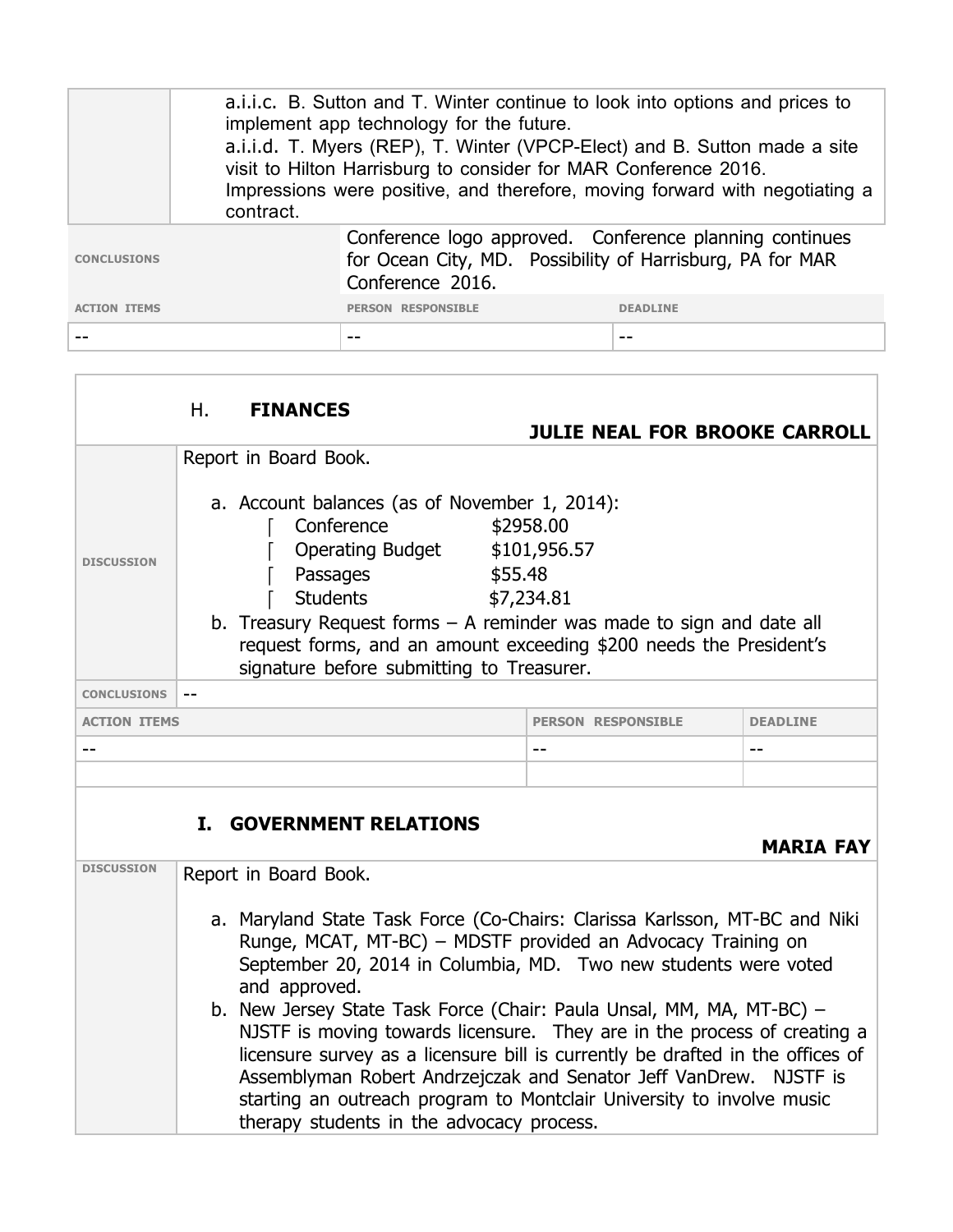|                                                                                                 |  | c. Pennsylvania State Task Force (Co-Chairs: Nicole Hahna, PhD., MT-BC<br>and Melanie Walborn, MT-BC) – At the $2^{nd}$ Annual Music Therapy Hill Day<br>in Harrisburg, PA, members of PASTF joined over 50 MT-BCs and<br>students. 2 resolutions were passed in the Senate during September                                                                                                                                                                                                                                   |                           |                          |
|-------------------------------------------------------------------------------------------------|--|--------------------------------------------------------------------------------------------------------------------------------------------------------------------------------------------------------------------------------------------------------------------------------------------------------------------------------------------------------------------------------------------------------------------------------------------------------------------------------------------------------------------------------|---------------------------|--------------------------|
|                                                                                                 |  | 2014.<br>d. Virginia State Task Force (Co-Chairs: Elizabeth Haley, MS, MT-BC and<br>Tom Gerni, QMHP, MT-BC) - VATSF held five advocacy trainings for 3<br>CMTE's across the state in September 2014.                                                                                                                                                                                                                                                                                                                           |                           |                          |
|                                                                                                 |  | e. West Virginia State Task Force (Chair: Amy Rodgers Smith, MT-BC) -<br>WVASTF had an advocacy event on August 2, 2014 in Charleston, WV.<br>The state task force is waiting until after November election to write<br>letters to newly elected legislators. They are collaborating with West<br>Virginia University in advocacy process. WV Medicaid Waiver revision<br>draft will be open for public comments in December 2014.                                                                                             |                           |                          |
|                                                                                                 |  | f. New York State Task Force (Chair: Donna Polen, LCAT, MT-BC) – Report<br>in Board Book. There is a full task force as three new members were<br>voted on and approved. NYSTF placed a recruiting announcement of the<br>Advocacy Support Network in the Fall 2014 newsletter. They are<br>currently working on a brief survey of the membership in regards to<br>moving towards MT license.                                                                                                                                  |                           |                          |
|                                                                                                 |  | g. M. Fay requested for a concurrent session for government relations at<br>MAR Conference. B. Sutton asked for program information. Task Force<br>meeting/reception is all set.                                                                                                                                                                                                                                                                                                                                               |                           |                          |
|                                                                                                 |  | h. G. Ritter drafted a policy and job description for the liaison between the<br>state task force and the state association. The policy will encourage<br>relationships between the two parties. G. Ritter stated that if the state<br>association does not have a liaison, MAR will appoint one for them. G.<br>Ritter and M. Fay will have a conference call with VA state association to<br>encourage language in its bylaws. G. Ritter, J. Neal, and M. Fay will<br>meet to see how proceed about having a liaison for VA. |                           |                          |
| <b>CONCLUSIONS</b>                                                                              |  | There are six MAR state task forces, and five state task forces have had<br>advocacy trainings. A policy is being created for a liaison between state task<br>force and state association.                                                                                                                                                                                                                                                                                                                                     |                           |                          |
| <b>ACTION ITEMS</b>                                                                             |  |                                                                                                                                                                                                                                                                                                                                                                                                                                                                                                                                | <b>PERSON RESPONSIBLE</b> | <b>DEADLINE</b>          |
| for MAR Conference.                                                                             |  | Provide Government Relations session information                                                                                                                                                                                                                                                                                                                                                                                                                                                                               | M. Fay, B. Sutton         | Before MAR<br>Conference |
|                                                                                                 |  | Have a conference call with VA State Association<br>to encourage language for a liaison in its bylaws.                                                                                                                                                                                                                                                                                                                                                                                                                         | G. Ritter, M. Fay         | --                       |
| Discuss how to proceed about having a liaison for<br>G. Ritter, J. Neal, M.<br>--<br>VA.<br>Fay |  |                                                                                                                                                                                                                                                                                                                                                                                                                                                                                                                                |                           |                          |

## E. **PUBLIC RELATIONS**

**MEGAN RESIG**

**DISCUSSION** Report is in Board Book.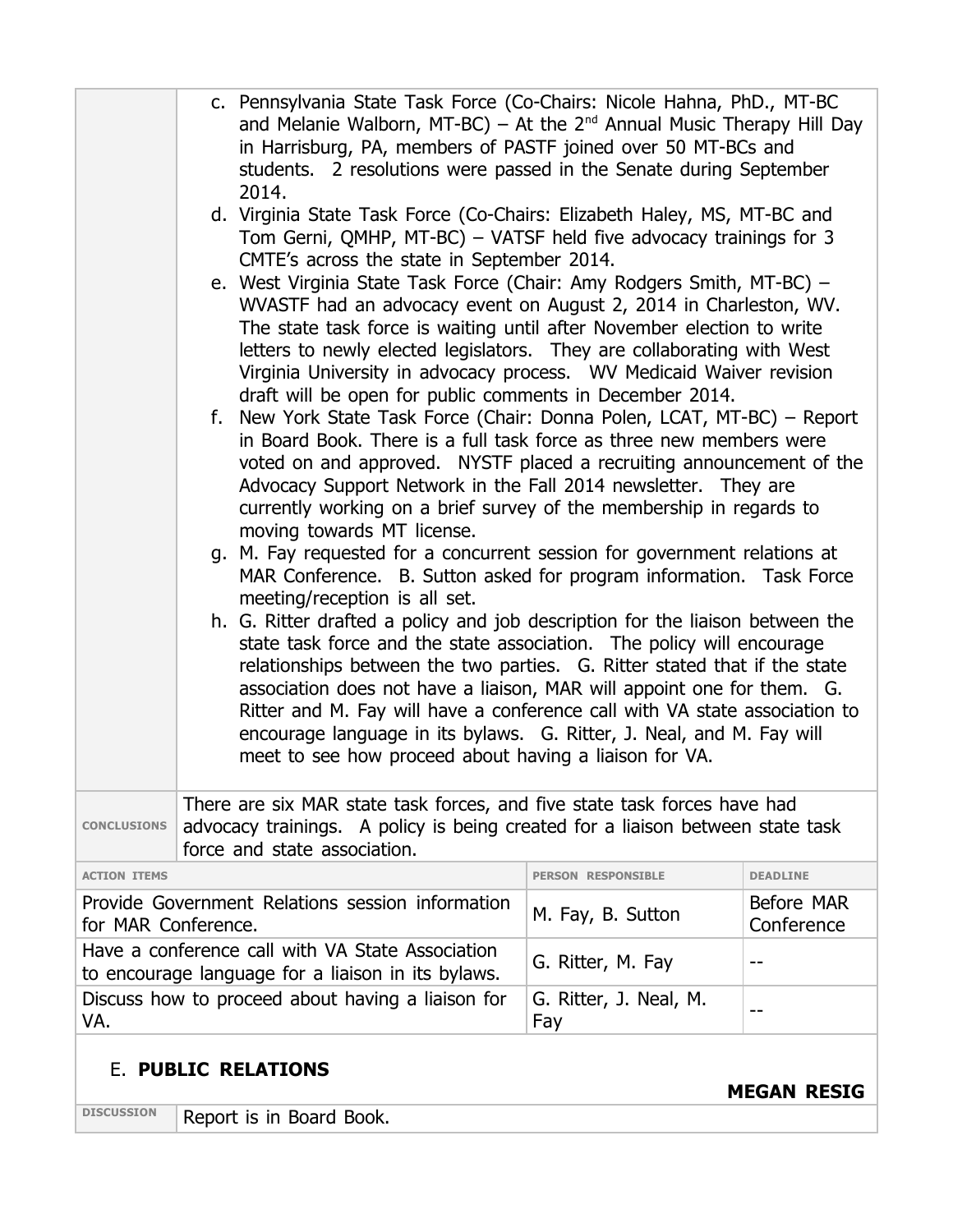| at 2014 AMTA Conference featuring the work and achievements of music<br>therapists in the region.<br>b. PR Committee Meeting – Met on October 14, 2014 to discuss goals and<br>strategies for the coming year, including adding additional members,<br>developing and implementing a social media policy (target goal date:<br>December 2014), and start outreach to PR/Media Relations/other<br>contacts at the state level to see how PR can help support their efforts at<br>a local level.<br>c. Communication with Local Conference Planning Committee - Discussed<br>updating the conference logo, the need for clarification on PR Packets,<br>the development and implementation of a social media strategy, and<br>additional ways that PR could support conference efforts. B. Sutton, T.<br>Winter and M. Resig will discuss and put together PR Packets.<br>d. MAR Website Redesign - We Make Nice Websites received the down<br>payment for the site and is completing the site map. Upon completion,<br>the website committee will meet.<br>e. Workforce Development and Retention Committee Meeting - M. Resig<br>reported on Workforce Development and Retention Committee Meeting,<br>and retention issue was deemed problematic. M. Resig requested a<br>session at regional conference, and she will develop an abstract and<br>Format may be a round table to discuss issues and initiate<br>description. |  |  |  |
|-------------------------------------------------------------------------------------------------------------------------------------------------------------------------------------------------------------------------------------------------------------------------------------------------------------------------------------------------------------------------------------------------------------------------------------------------------------------------------------------------------------------------------------------------------------------------------------------------------------------------------------------------------------------------------------------------------------------------------------------------------------------------------------------------------------------------------------------------------------------------------------------------------------------------------------------------------------------------------------------------------------------------------------------------------------------------------------------------------------------------------------------------------------------------------------------------------------------------------------------------------------------------------------------------------------------------------------------------------------------------------------------------------------------------------|--|--|--|
| process for a future CMTE at national conference. B. Sutton suggested<br>posting a question and room for comments and providing resources for<br>members on the new website.                                                                                                                                                                                                                                                                                                                                                                                                                                                                                                                                                                                                                                                                                                                                                                                                                                                                                                                                                                                                                                                                                                                                                                                                                                                  |  |  |  |
| PR Committee hosted the annual MAR booth at 2014 AMTA Conference. PR<br>Committee met to discuss goals and strategies for the upcoming year. PR<br>Committee and Local Conference Planning Committee discussed how PR<br><b>CONCLUSIONS</b><br>Committee can assist in their conference efforts. The MAR Website Redesign<br>continues. Work Force Retention session requested for regional conference.                                                                                                                                                                                                                                                                                                                                                                                                                                                                                                                                                                                                                                                                                                                                                                                                                                                                                                                                                                                                                       |  |  |  |
| <b>ACTION ITEMS</b><br><b>PERSON RESPONSIBLE</b><br><b>DEADLINE</b>                                                                                                                                                                                                                                                                                                                                                                                                                                                                                                                                                                                                                                                                                                                                                                                                                                                                                                                                                                                                                                                                                                                                                                                                                                                                                                                                                           |  |  |  |
| Discuss and put together PR Packets to assist with<br>B. Sutton, T. Winter, M.<br>Before MAR<br>Local Conference Planning Committee.<br>Conference<br>Resig                                                                                                                                                                                                                                                                                                                                                                                                                                                                                                                                                                                                                                                                                                                                                                                                                                                                                                                                                                                                                                                                                                                                                                                                                                                                   |  |  |  |
| Work Force Retention session requested at<br><b>ASAP</b><br>B. Sutton, T. Winter, M.<br>regional conference.<br>Resig                                                                                                                                                                                                                                                                                                                                                                                                                                                                                                                                                                                                                                                                                                                                                                                                                                                                                                                                                                                                                                                                                                                                                                                                                                                                                                         |  |  |  |

## F. **STUDENT AFFAIRS ADVISOR REPORT AND UPDATES**

### **CONIO LORETTO; QIANA THOMAS**

**DISCUSSION** Report in Board Book.

a. C. Loretto provided a summary of Passages Conference, entitled "Turn, Turn, Turn," at State University of New York at New Paltz. Over 100 people attended the conference. Attempting to find a new school to host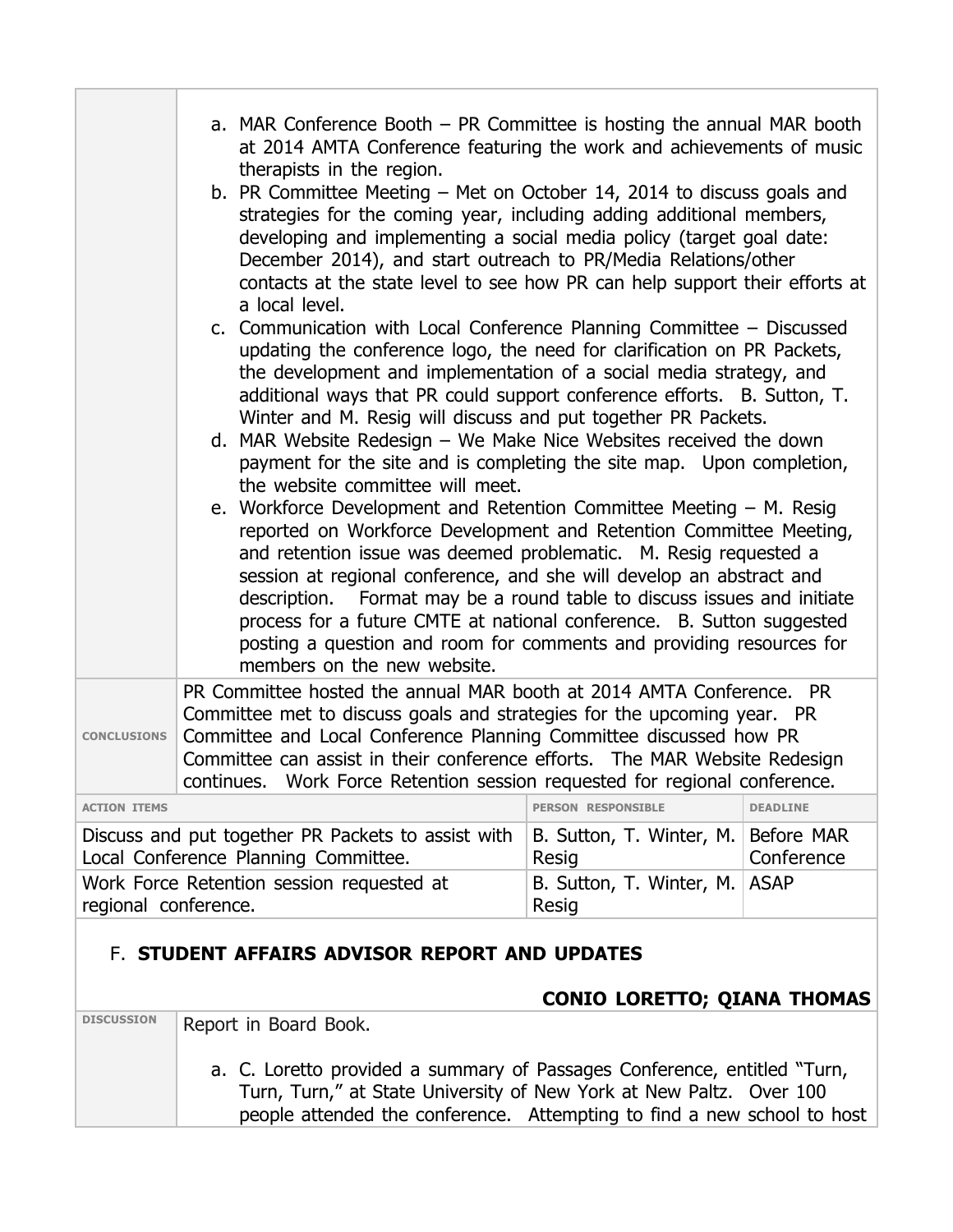|                                                                     | Passages 2016. T. Winter suggested Radford University. Board members<br>discussed creating a Passages Steering Committee made up of a group of<br>professionals that review submissions, make suggestions and provides<br>formal/professional feedback of the presentations. Passages will be a<br>training conference that is a learning process. B. Sutton suggested<br>guaranteeing spots for Passages presentations, such as a "Passages"<br>Revisited," as a concurrent session at MAR Conference.<br>b. C. Loretto reminded board members to promote the available student<br>scholarships.<br>c. C. Loretto, D. Polen and M. Fay continue discussion about the internship<br>recognition idea.<br>d. C. Loretto informed board members that Student Service Project and<br>Student Swap Shop committees have began organizing for conference.<br>D. Polen suggested that Student Service Project should revisit the<br>advocacy component, such as a presentation on music therapy with the<br>population of that facility, and provide a small demonstration. It should<br>be a training for future advocates and to be mindful of misrepresenting<br>music therapy. C. Loretto, Q. Thomas, T. Winter and B. Sutton will draft<br>a policy for Student Service Project. |                                                |                 |
|---------------------------------------------------------------------|---------------------------------------------------------------------------------------------------------------------------------------------------------------------------------------------------------------------------------------------------------------------------------------------------------------------------------------------------------------------------------------------------------------------------------------------------------------------------------------------------------------------------------------------------------------------------------------------------------------------------------------------------------------------------------------------------------------------------------------------------------------------------------------------------------------------------------------------------------------------------------------------------------------------------------------------------------------------------------------------------------------------------------------------------------------------------------------------------------------------------------------------------------------------------------------------------------------------------------------------------------------------------------|------------------------------------------------|-----------------|
| <b>CONCLUSIONS</b>                                                  | Passages Conference at SUNY New Paltz was well attended. Board members<br>discussed creating a Passages Steering Committee. Board members discussed<br>revisiting the purpose of the Student Service Project, and members will draft a<br>policy.                                                                                                                                                                                                                                                                                                                                                                                                                                                                                                                                                                                                                                                                                                                                                                                                                                                                                                                                                                                                                               |                                                |                 |
| <b>ACTION ITEMS</b>                                                 |                                                                                                                                                                                                                                                                                                                                                                                                                                                                                                                                                                                                                                                                                                                                                                                                                                                                                                                                                                                                                                                                                                                                                                                                                                                                                 | <b>PERSON RESPONSIBLE</b>                      | <b>DEADLINE</b> |
|                                                                     | Create a Passages Steering Committee.                                                                                                                                                                                                                                                                                                                                                                                                                                                                                                                                                                                                                                                                                                                                                                                                                                                                                                                                                                                                                                                                                                                                                                                                                                           | C. Loretto                                     | $-$             |
| Continue discussion and plan for internship<br>recognition program. |                                                                                                                                                                                                                                                                                                                                                                                                                                                                                                                                                                                                                                                                                                                                                                                                                                                                                                                                                                                                                                                                                                                                                                                                                                                                                 | C. Loretto, D. Polen, M.<br>Fay                | $-$             |
| Draft policy for Student Service Project.                           |                                                                                                                                                                                                                                                                                                                                                                                                                                                                                                                                                                                                                                                                                                                                                                                                                                                                                                                                                                                                                                                                                                                                                                                                                                                                                 | C. Loretto, Q. Thomas,<br>T. Winter, B. Sutton | --              |

## G. **NEWSLETTER EDITOR**

## **MARK AHOLA**

| <b>DISCUSSION</b> | Report in Board Book.                                                                                                                                                                                                                              |
|-------------------|----------------------------------------------------------------------------------------------------------------------------------------------------------------------------------------------------------------------------------------------------|
|                   | a. Tuning in to Rx Music has 2386 subscribers (active contacts on<br>Constant Contact, our social email marketing service), an increase of<br>2.7% over September.                                                                                 |
|                   | b. Here are open rates for recent issues of the newsletter. Fall $-18\%$ ;<br>Summer $-$ 39%; Spring $-$ 38%. Our average is above that of non-<br>profits. Fall typically has lower rate and the letter recently went out so<br>more should open. |
|                   | c. M. Ahola used a different template in the Fall issue; everything has<br>been reformatted from two columns to one column and should have                                                                                                         |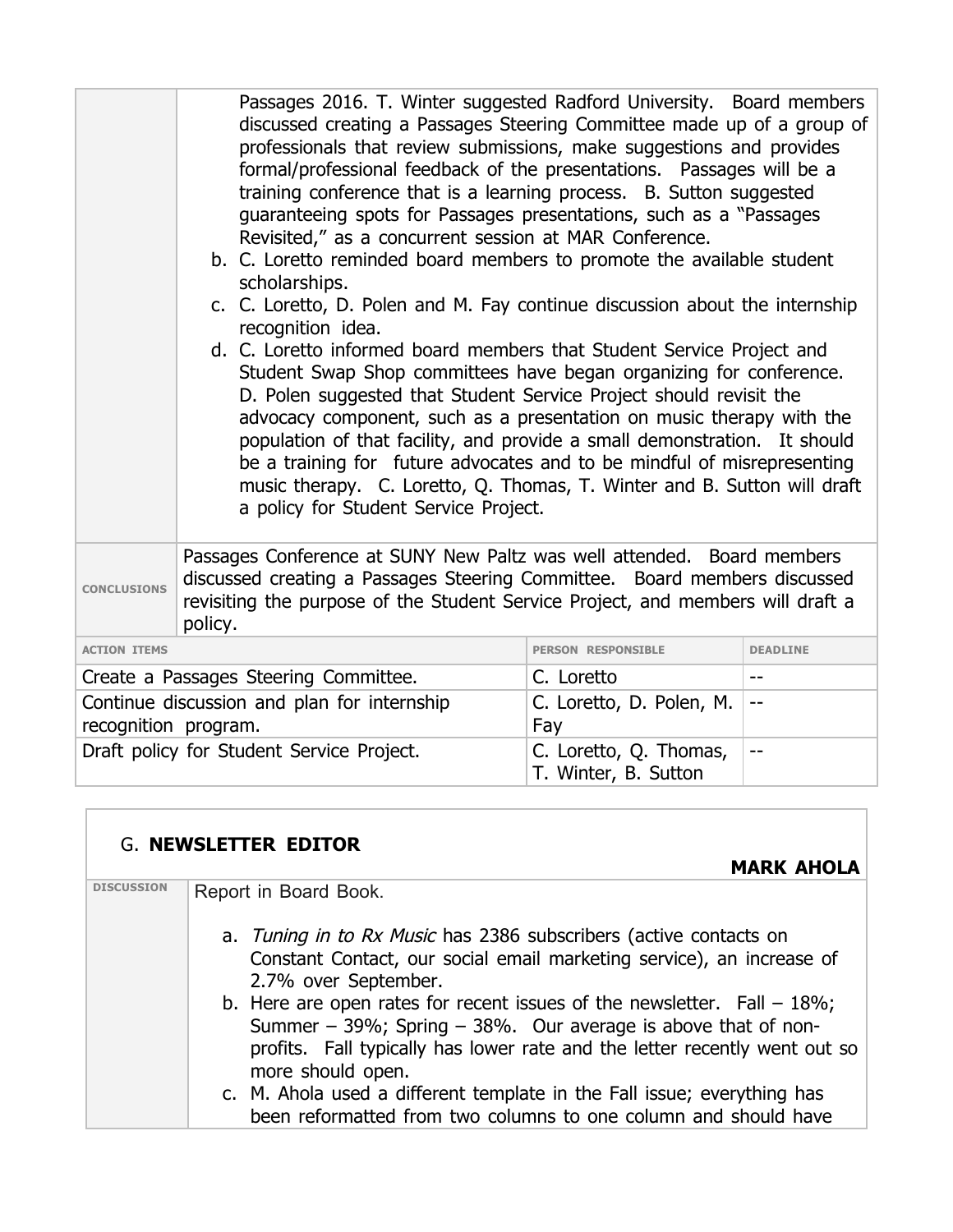|                     | less problems with margins on smaller devices. J. Neal thanked M.<br>Ahola for reformatting.<br>d. The deadline for our Winter issue is January 15. |                            |                 |
|---------------------|-----------------------------------------------------------------------------------------------------------------------------------------------------|----------------------------|-----------------|
| <b>CONCLUSIONS</b>  | Newsletter subscribers have increased. Newsletter template has been<br>reformatted for better fit on smaller devices.                               |                            |                 |
| <b>ACTION ITEMS</b> |                                                                                                                                                     | <b>PERSON RESPONSTBLE</b>  | <b>DEADLINE</b> |
|                     | Send in reports for Winter issue.                                                                                                                   | Board Members, M.<br>Ahola | January 15      |
|                     |                                                                                                                                                     |                            |                 |

|                     | H. ASSEMBLY CHAIR                                                                                                                                                                                                                                                                                                                                                                                                                                                                                                                                                                                                                                                                                                                                                                                                                                                                                                                                                                                                                                                                                                                                                                                                                                                                                                                                                                                                                                                                                                                     |                           |                    |
|---------------------|---------------------------------------------------------------------------------------------------------------------------------------------------------------------------------------------------------------------------------------------------------------------------------------------------------------------------------------------------------------------------------------------------------------------------------------------------------------------------------------------------------------------------------------------------------------------------------------------------------------------------------------------------------------------------------------------------------------------------------------------------------------------------------------------------------------------------------------------------------------------------------------------------------------------------------------------------------------------------------------------------------------------------------------------------------------------------------------------------------------------------------------------------------------------------------------------------------------------------------------------------------------------------------------------------------------------------------------------------------------------------------------------------------------------------------------------------------------------------------------------------------------------------------------|---------------------------|--------------------|
|                     |                                                                                                                                                                                                                                                                                                                                                                                                                                                                                                                                                                                                                                                                                                                                                                                                                                                                                                                                                                                                                                                                                                                                                                                                                                                                                                                                                                                                                                                                                                                                       |                           | <b>DONNA POLEN</b> |
| <b>DISCUSSION</b>   | Report in Board Book.<br>a. D. Polen informed board members that the book was not received until<br>a week and a half before conference. There was a new MT Scope of<br>Practice (AMTA and CBMT) and MLE Subcommittee report. There was<br>little time to read it all so no one heard from the members that they<br>are representing.<br>b. Board members discussed a new look at conference planning. Need to<br>discuss a period of time at every regional conference that is dedicated<br>to regional and national advocacy. B. Sutton asked if it should be a<br>round table or presentation. D. Polen reiterates that members get the<br>information, but does not provide input on the information. There<br>needs to be a portion of time at conference to discuss issues. Board<br>members discuss how they can better engage, educate and motivate<br>members in issues so assembly chair and MAR members can represent<br>them. J. Neal suggests something less formal, and M. Resig suggested<br>having members come to regional booth to sit down and talk with<br>members - Coffee talk. Inform B. Sutton of ideas for conference<br>planning. D. Polen suggested that it should continue throughout the<br>year, but start at conference. A. Gadbery suggest sending out the<br>board book to members and having them read it before conference.<br>At regional conference, issues would be discussed. A. Gadberry, J.<br>Neal, G. Verhagen, and E. Kong will discuss changing the format of the<br>membership meeting. |                           |                    |
| <b>CONCLUSIONS</b>  | Assembly chairs did not hear from members about the board book items.<br>Format of the membership meeting may be changed in order to provide time<br>for members to discuss issues.                                                                                                                                                                                                                                                                                                                                                                                                                                                                                                                                                                                                                                                                                                                                                                                                                                                                                                                                                                                                                                                                                                                                                                                                                                                                                                                                                   |                           |                    |
| <b>ACTION ITEMS</b> |                                                                                                                                                                                                                                                                                                                                                                                                                                                                                                                                                                                                                                                                                                                                                                                                                                                                                                                                                                                                                                                                                                                                                                                                                                                                                                                                                                                                                                                                                                                                       | <b>PERSON RESPONSIBLE</b> | <b>DEADLINE</b>    |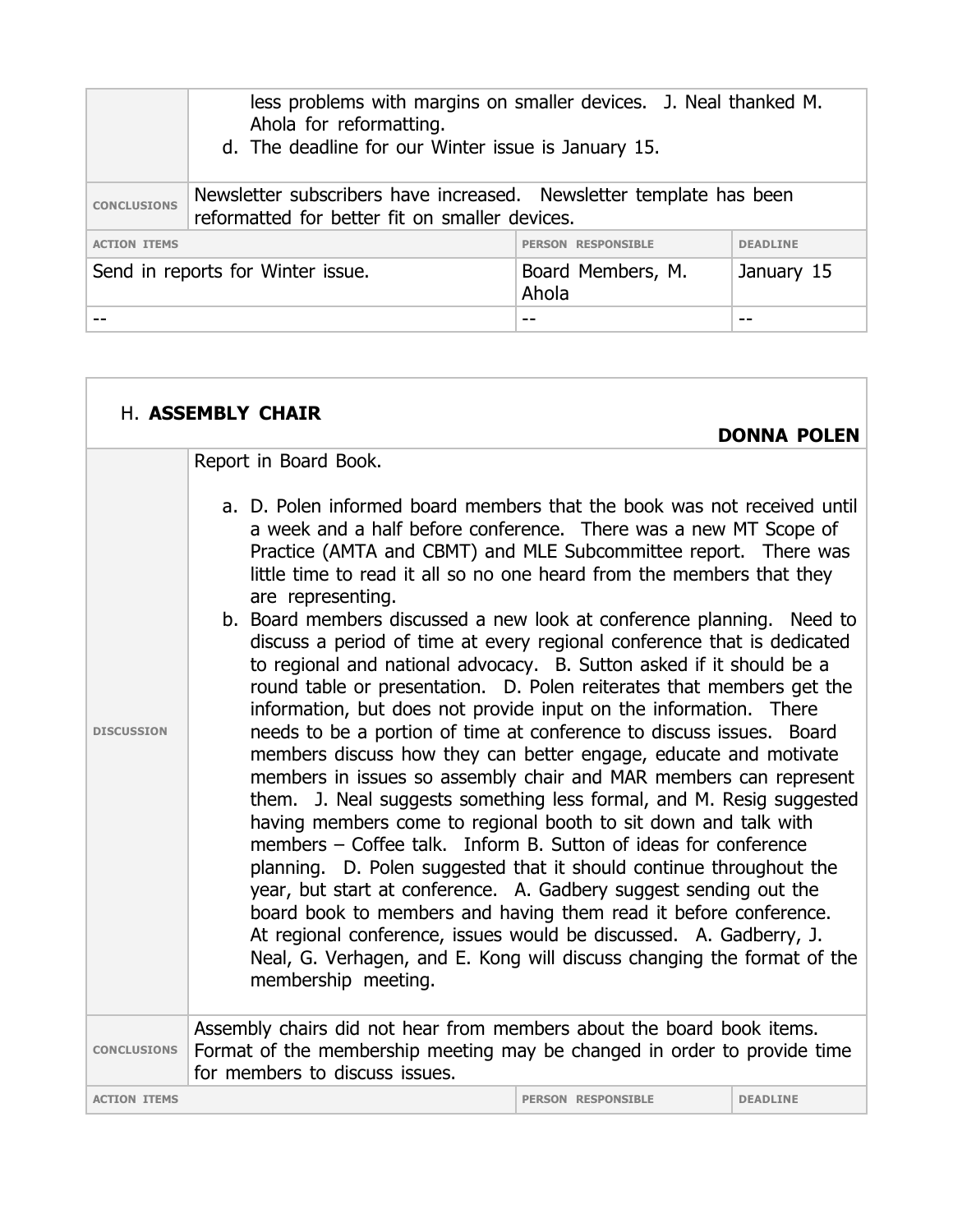| Discuss and implement (if appropriate) new membership meeting format. | A. Gadberry, J. Neal, G. Before MAR<br>Verhagen, E. Kong | Regional<br>Conference |
|-----------------------------------------------------------------------|----------------------------------------------------------|------------------------|
|                                                                       | $- -$                                                    | --                     |
|                                                                       |                                                          |                        |

## I. **NEW BUSINESS**

| <b>DISCUSSION</b>   | a. M. Resig and C. Loretto discussed doing a flash mob at regional<br>conference lead by the student members. Student members would<br>like the Executive Board to be part of it. Choreographed videos will be<br>sent out by C. Loretto's friend. |                           |                 |
|---------------------|----------------------------------------------------------------------------------------------------------------------------------------------------------------------------------------------------------------------------------------------------|---------------------------|-----------------|
| <b>CONCLUSIONS</b>  | Executive Board members will join student members in the flash mob at<br>regional conference.                                                                                                                                                      |                           |                 |
| <b>ACTION ITEMS</b> |                                                                                                                                                                                                                                                    | <b>PERSON RESPONSIBLE</b> | <b>DEADLINE</b> |
|                     | Send choreographed videos on flash mob to<br>executive board members.                                                                                                                                                                              | C. Loretto                | <b>ASAP</b>     |
|                     |                                                                                                                                                                                                                                                    | --                        |                 |

| <b>J. GOOD AND WELFARE</b>                                                                                                                                                                                                                                                                                                                                                                                                                                                                                                                                                                                                                                                                                                                                                                                                                                                                                                                                                                                                                                                                                                                                      |                           |                   |
|-----------------------------------------------------------------------------------------------------------------------------------------------------------------------------------------------------------------------------------------------------------------------------------------------------------------------------------------------------------------------------------------------------------------------------------------------------------------------------------------------------------------------------------------------------------------------------------------------------------------------------------------------------------------------------------------------------------------------------------------------------------------------------------------------------------------------------------------------------------------------------------------------------------------------------------------------------------------------------------------------------------------------------------------------------------------------------------------------------------------------------------------------------------------|---------------------------|-------------------|
|                                                                                                                                                                                                                                                                                                                                                                                                                                                                                                                                                                                                                                                                                                                                                                                                                                                                                                                                                                                                                                                                                                                                                                 |                           | <b>JULIE NEAL</b> |
| a. Congratulations to regional members who received awards: Bryan Hunter<br>and Connie Tomaino received Lifetime Achievement Awards, Elizabeth<br>Schwartz received Professional Practice Award, Joke Bradt received<br>Research Publications Award, and Evelyn Selesky received the Award of<br>Merit.<br>b. Congratulations to Nicole Hahna on her new baby!<br>c. Keep Evelyn Selesky's family and friends in your thoughts and prayers.<br>d. Keep Louise Montello's family in your thoughts and prayers.<br>e. Jane Creagan's father-in-law passed away. Keep her and her family in<br>your thoughts and prayers.<br><b>DISCUSSION</b><br>f. Susie Knechtel was diagnosed with breast cancer. Keep her in your<br>thoughts and prayers.<br>g. Board members heard back from Molly Hicks, who was suggested for<br>Conference Treasurer. Molly Hicks was a Local Chair for a previous MAR<br>conference in Baltimore, is organized, and has been working in the field<br>for 10 years. Appointment to Conference Counsel. B. Sutton moved to<br>appoint Molly Hicks for Conference Treasurer of Conference Counsel. T.<br>Winter seconded. Motion approved. |                           |                   |
| <b>CONCLUSIONS</b>                                                                                                                                                                                                                                                                                                                                                                                                                                                                                                                                                                                                                                                                                                                                                                                                                                                                                                                                                                                                                                                                                                                                              |                           |                   |
| <b>ACTION ITEMS</b>                                                                                                                                                                                                                                                                                                                                                                                                                                                                                                                                                                                                                                                                                                                                                                                                                                                                                                                                                                                                                                                                                                                                             | <b>PERSON RESPONSIBLE</b> | <b>DEADLINE</b>   |
| None indicated.                                                                                                                                                                                                                                                                                                                                                                                                                                                                                                                                                                                                                                                                                                                                                                                                                                                                                                                                                                                                                                                                                                                                                 | --                        | --                |